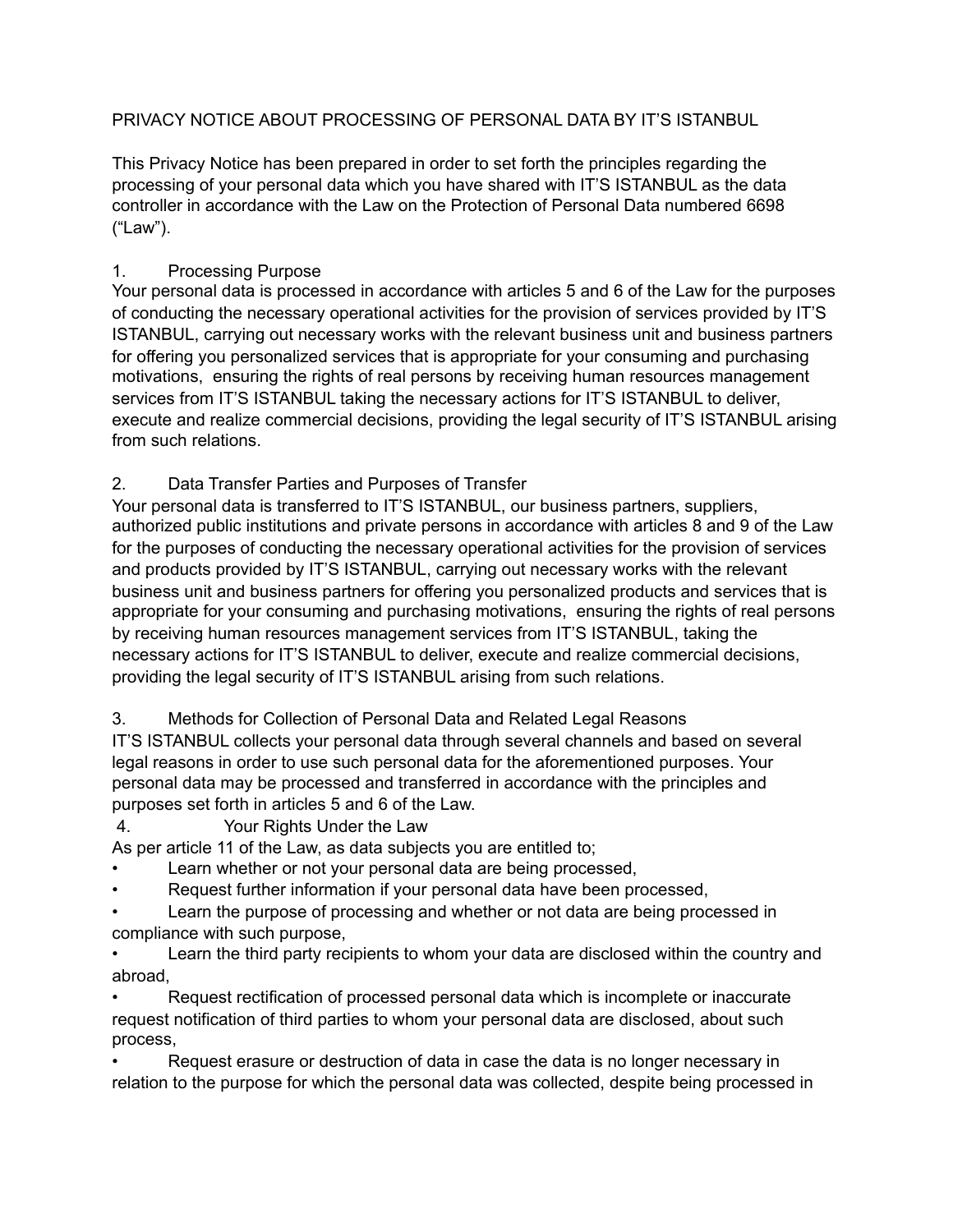line with the Law or any other related law and request notification of third parties to whom your personal data are disclosed, about such process,

• Object to unfavorable results of analysis of processed personal data solely by automatic means,

• Demand compensation for damages suffered as a result of an unlawful processing operation.

You may communicate your requests regarding your rights to the İTÜ Taşkışla Kampüsü Otopark Girişi No.1, It's Open

Harbiye Şişli İstanbul Türkiye address where IT'S ISTANBUL is located in writing together with documents that will allow IT'S ISTANBUL to confirm your identity via registered letter with return receipt. IT'S ISTANBUL will evaluate and conclude your request at least within 30 (thirty) days as stated under the Law. The aforementioned process is principally free of charge however, IT'S ISTANBUL reserves the right to request for a fee based on the tariff determined by the Data Protection Authority.

## **PRIVACY NOTICE ABOUT PROCESSING OF PERSONAL DATA BY IT'S ISTANBUL**

This Privacy Notice has been prepared in order to set forth the principles regarding the processing of your personal data which you have shared with **IT'S ISTANBUL** as the data controller in accordance with the Law on the Protection of Personal Data numbered 6698 ("Law").

## **1. Processing Purpose**

Your personal data is processed in accordance with articles 5 and 6 of the Law for the purposes of conducting the necessary operational activities for the provision of services provided by **IT'S ISTANBUL**, carrying out necessary works with the relevant business unit and business partners for offering you personalized services that is appropriate for your consuming and purchasing motivations, ensuring the rights of real persons by receiving human resources management services from **IT'S ISTANBUL** taking the necessary actions for **IT'S ISTANBUL** to deliver, execute and realize commercial decisions, providing the legal security of **IT'S ISTANBUL** arising from such relations.

# **2.** Data Transfer Parties **and Purposes of Transfer**

Your personal data is transferred to **IT'S ISTANBUL**, our business partners, suppliers, authorized public institutions and private persons in accordance with articles 8 and 9 of the Law for the purposes of conducting the necessary operational activities for the provision of services and products provided by **IT'S ISTANBUL**, carrying out necessary works with the relevant business unit and business partners for offering you personalized products and services that is appropriate for your consuming and purchasing motivations, ensuring the rights of real persons by receiving human resources management services from **IT'S ISTANBUL**, taking the necessary actions for **IT'S ISTANBUL** to deliver, execute and realize commercial decisions, providing the legal security of **IT'S ISTANBUL** arising from such relations.

# **3. Methods for Collection of Personal Data and Related Legal Reasons**

**IT'S ISTANBUL** collects your personal data through several channels and based on several legal reasons in order to use such personal data for the aforementioned purposes. Your personal data may be processed and transferred in accordance with the principles and purposes set forth in articles 5 and 6 of the Law.